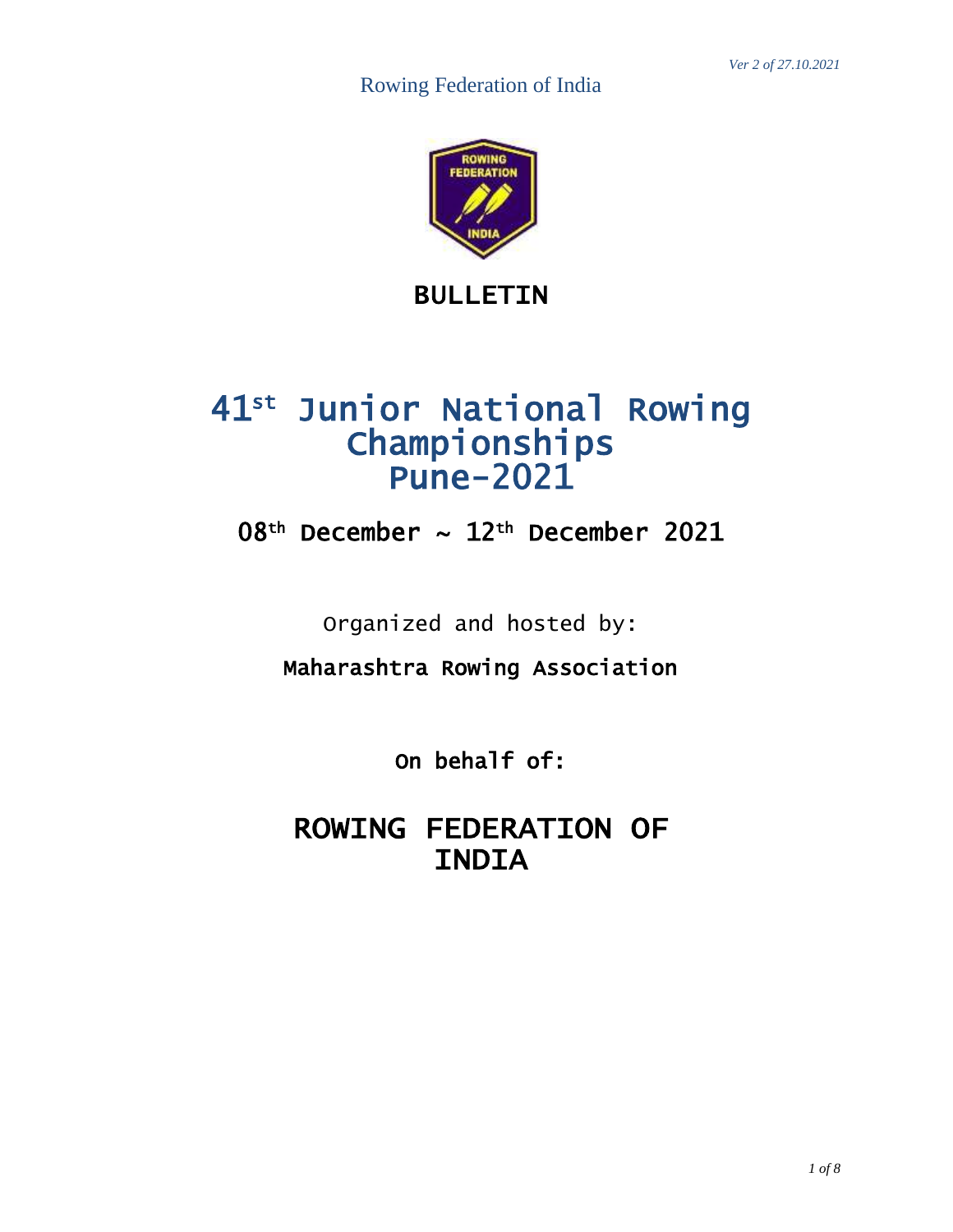### Rowing Federation of India

### CONTACTS:

### Rowing Federation of India

#### PRESIDENT

### Mrs Rajlaxmi Singh Deo

33-17/2 Officers Colony, RK Puram Secunderabad-500056-Telangana Email: rowingindia@gmail.com Mob: 9246202577

#### SECRETARY GENERAL

#### M V Sriram

Secretariat Address:

### SECRETARIAT

Old No.7, New No.15, Sriram Colony Abhiramapuram, Chennai-600018-Tamilnadu E-mail: [sgindiarowing@gmail.com](mailto:sgindiarowing@gmail.com) Mobile: 9840089429

> Maharashtra Rowing Association PRESIDENT Krishnanand Heblekar **SECRETARY** Sanjay R Valvi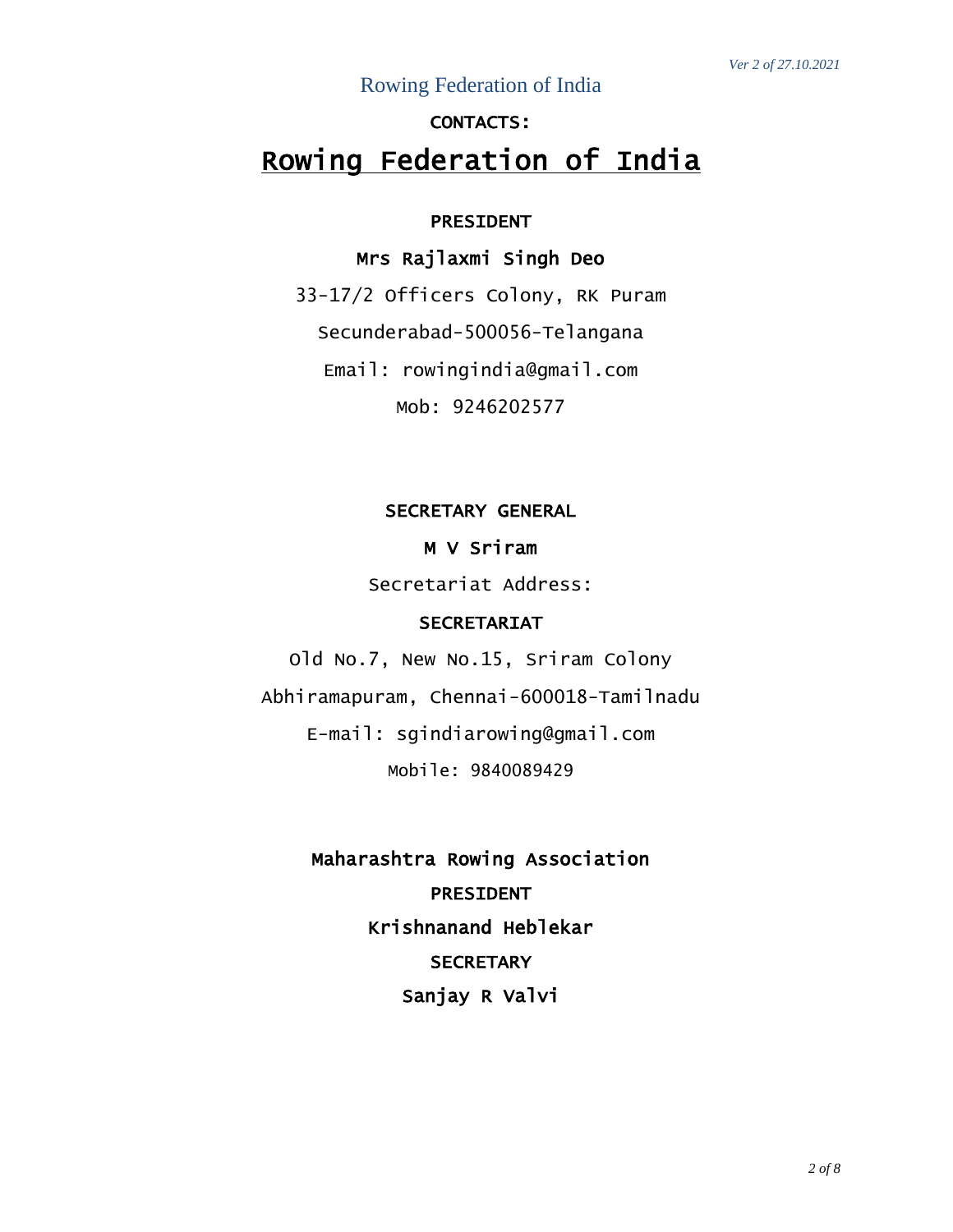### ORGANIZING COMMITTEE PRESIDENT

(To Be Announced in Next Bulletin)

### ORGANIZING SECRETARY

(To Be Announced in Next Bulletin)

## Regatta Convener

(To Be Announced in Next Bulletin)

### President of Jury

To be nominated by RFI (To Be Announced in Next Bulletin)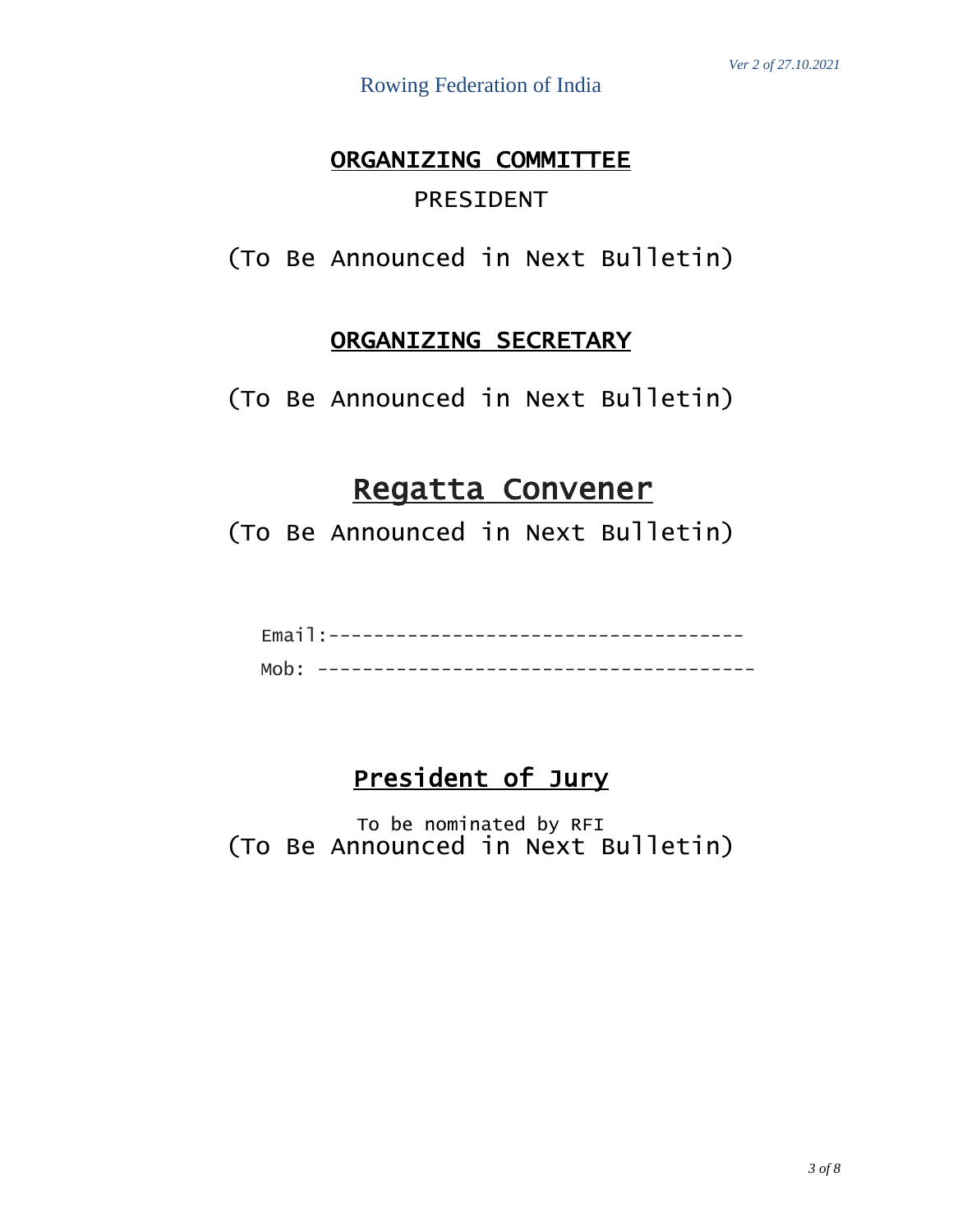## Competition Information:

1. Date & Place:

8th to 12th December 2021 Pune, Maharashtra

- 2. Accommodation details (Will be shared in next bulletin)
- 3. List of events for the Junior Nationals at PUNE

|        | Men   | Single Sculls | JM1X       | 1000m |
|--------|-------|---------------|------------|-------|
| Junior |       | Double Sculls | $J$ M $2X$ | 1000m |
|        |       | Coxless Pairs | $JM2-$     | 1000m |
|        |       | Coxless Fours | $JMA-$     | 1000m |
|        | Women | Single Sculls | JW1X       | 1000m |
| Junior |       | Double Sculls | JW2X       | 1000m |
|        |       | Coxless Pairs | $JW2-$     | 1000m |
|        |       | Coxless Fours | $JW4-$     | 1000m |

DOUBLING Not Allowed.

4. MAXIMUM PARTICIPATION PER STATE / AFFILIATE

| Men   |                                   |  | $\rightarrow$ 09 rowers + 3 reserves |
|-------|-----------------------------------|--|--------------------------------------|
| Women |                                   |  | $\rightarrow$ 09 rowers + 3 reserves |
| coach | $\rightarrow 01$                  |  |                                      |
|       | Manager (Male) $\rightarrow$ 01   |  |                                      |
|       | Manager (Female) $\rightarrow$ 01 |  |                                      |

- 5. Eligibility:
	- 5.1 Eligibility is limited to Rowers, Coaches and Managers, who are Citizens of India holding a valid Indian Passport or eligible to obtain one.
	- 5.2 They must be registered with RFI affiliated Associations & adhere to the RFI Rules of Racing.
	- 5.3 PIO'S & OCI'S are Not eligible to participate.
	- 5.4 Age Eligibility: Those born on or after 01<sup>st</sup> Jan 2003 are eligible to participate in the Junior Nationals.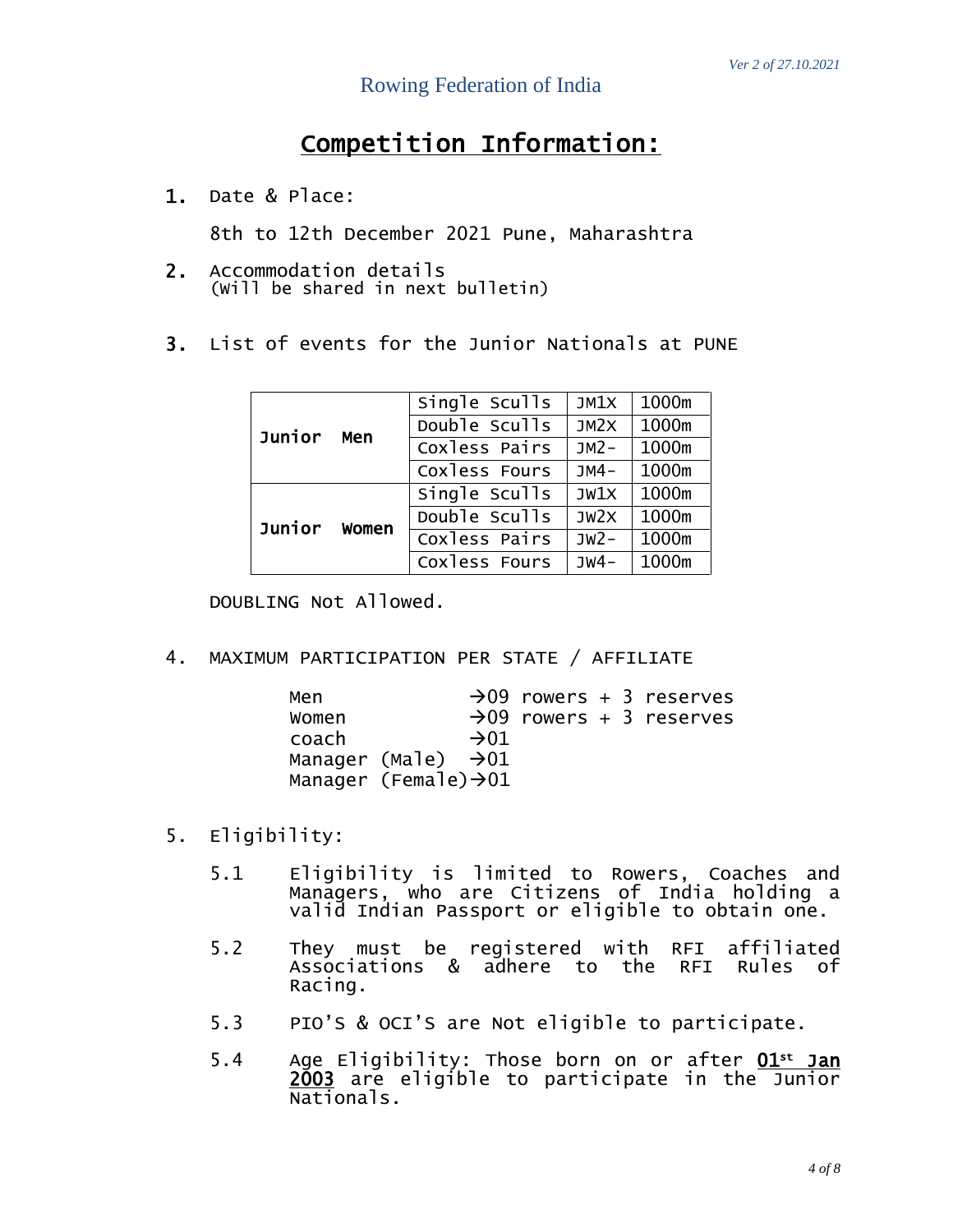6. Entries:

<u>PRELIMINARY ENTRIES BY NUMBER SHOULD REACH BY  $10^{\rm th}$ </u> November 2021

- 6.1 Final Entry due by 24 November 2021. The completed<br>Final Entry must include all necessarv Final Entry must include all necessary information, including name <u>RFI ID Number</u> of each participant.
- 6.2 Changes of names of rowers will be accepted up to 14.00 hrs. 09 December 2021 or before the Managers meeting, whichever is earlier
- 6.3 Entry Forms will be forwarded in due course. These should be completed and forwarded to the Organising Secretary & a copy to the RFI Secretariat, by the stipulated date.

All entries must be submitted in the Official Forms attached herewith only with State Secretaries' Signature & Association Stamp. If there are corrections and over writings, the same must be attested with Signature & Stamp of the Secretary concerned.

|                                                                    |                        | $\mid$ 7.1 $\mid$ Wednesday $\mid$ 08 December 2021 | Arrival of Teams, accommodation<br>arrangement being done from<br>$06:00$ hrs of the $\&$ Course Opens<br>for Practice from 10:00 HRS |  |
|--------------------------------------------------------------------|------------------------|-----------------------------------------------------|---------------------------------------------------------------------------------------------------------------------------------------|--|
|                                                                    | $\boxed{7.2}$ Thursday | 09 December 2021                                    | Practice, Team Managers Meeting<br>Draws & Jury Meeting 1600 hrs                                                                      |  |
|                                                                    | $7.3$ Friday           | 10 December 2021                                    | Heats & Repechage $-1000M$                                                                                                            |  |
| 7.4                                                                | Saturday               | 11 December 2021                                    | Semi Finals $-$ 1000M                                                                                                                 |  |
| $\sqrt{7.5}$                                                       | Sunday                 | 12 December 2021                                    | Finals $-$ 1000M & Departure                                                                                                          |  |
| 7.6                                                                | Monday                 | 13 December 2021                                    | Departure<br>(Accommodation till 10:00hrs)                                                                                            |  |
| $(Notor. If this schoolula is changed if will be notified to all)$ |                        |                                                     |                                                                                                                                       |  |

7. Race Schedule:

(Note: If this schedule is changed it will be notified to all Associations)

8. Association Flag:

Teams are advised to bring the Flags of their respective Associations.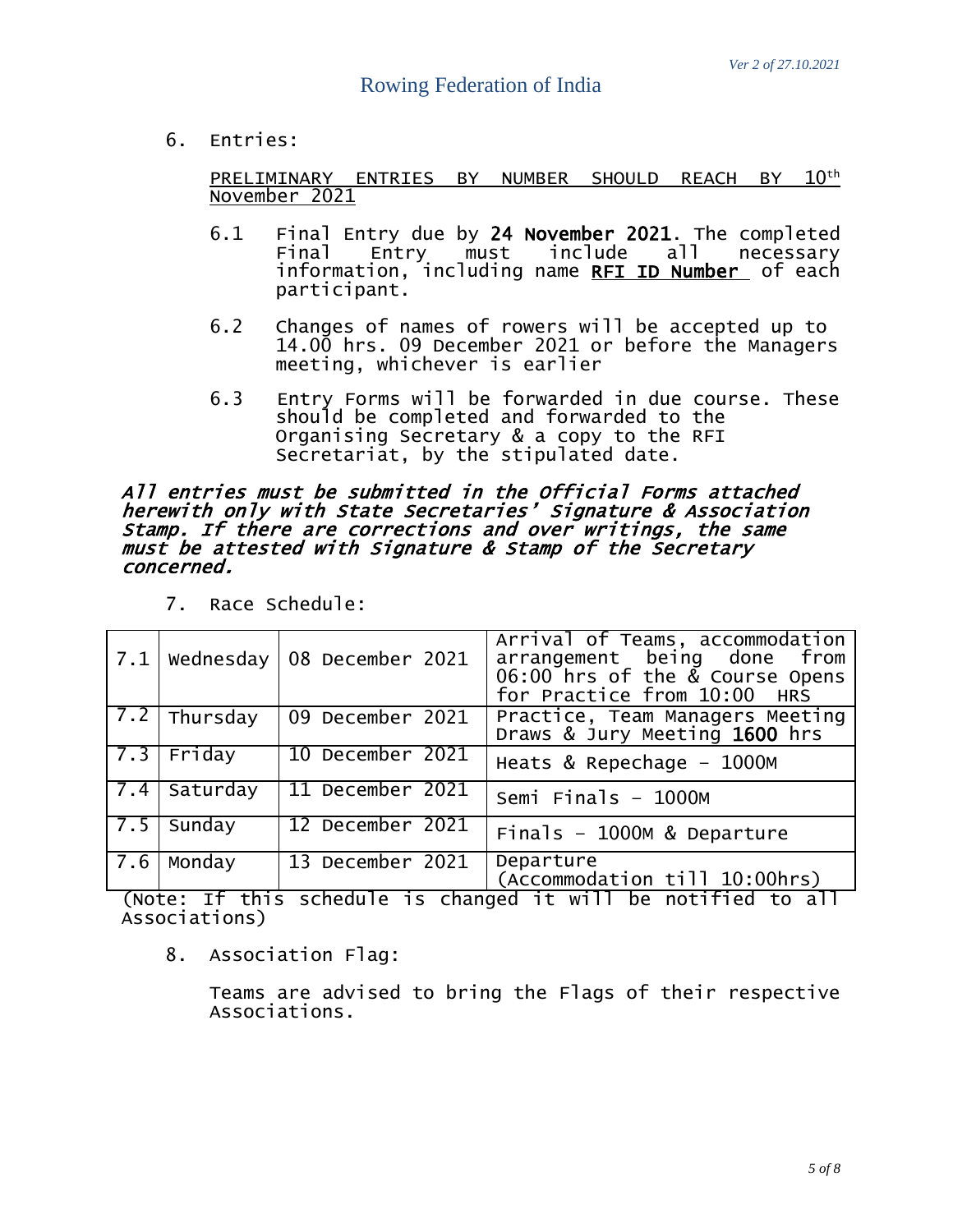- 9. Rules and Regulations:
	- 9.1 The competition will be conducted in accordance with the RFI 'Rules of Racing'.
	- 9.2 All races will be conducted on a 4-lane marked course. If four crews are entered in one event, it will be held as a direct final. If there are more than four crews, preliminary heats will be held.
	- 9.3 An event with less than three entries may be cancelled.
	- 9.4 Tests for banned substances will be carried out by NADA.
	- 9.5 For first time rowers new ID Cards will be issued at the Venue. Cost Rs. 200.00 each to be paid at time of collection of cards.
	- 9.6 Preliminary Cost of Damage to rowing equipment, during practice or racing must be paid for by the Rower/Association concerned in full before the start of the racing or departure of rower/team from Pune as the case may be. Decision of the Jury/Organizing Committee is final on the preliminary assessment of damage and cost of the damage to the boats.
	- 9.7 Supplementary demand for the damages will be raised and billed on the erring rower/association on final assessment after the championships are over, which is final and binding on the rower/ association concerned. It is the duty of the rower/association to settle these dues in full before the next championships. The rower/association stands suspended from participating in any RFI Championships till the damages are settled in full.

#### 10. Boats and Equipment:

- 10.1 Matched boats with standard rigging will be provided. Teams must bring their oars and sculls. Boats will be fixed to the lanes. Adjustments to the riggers will NOT be permitted.
- 10.2 The blades of all oars/sculls must be painted on both sides in the colours of the respective Associations.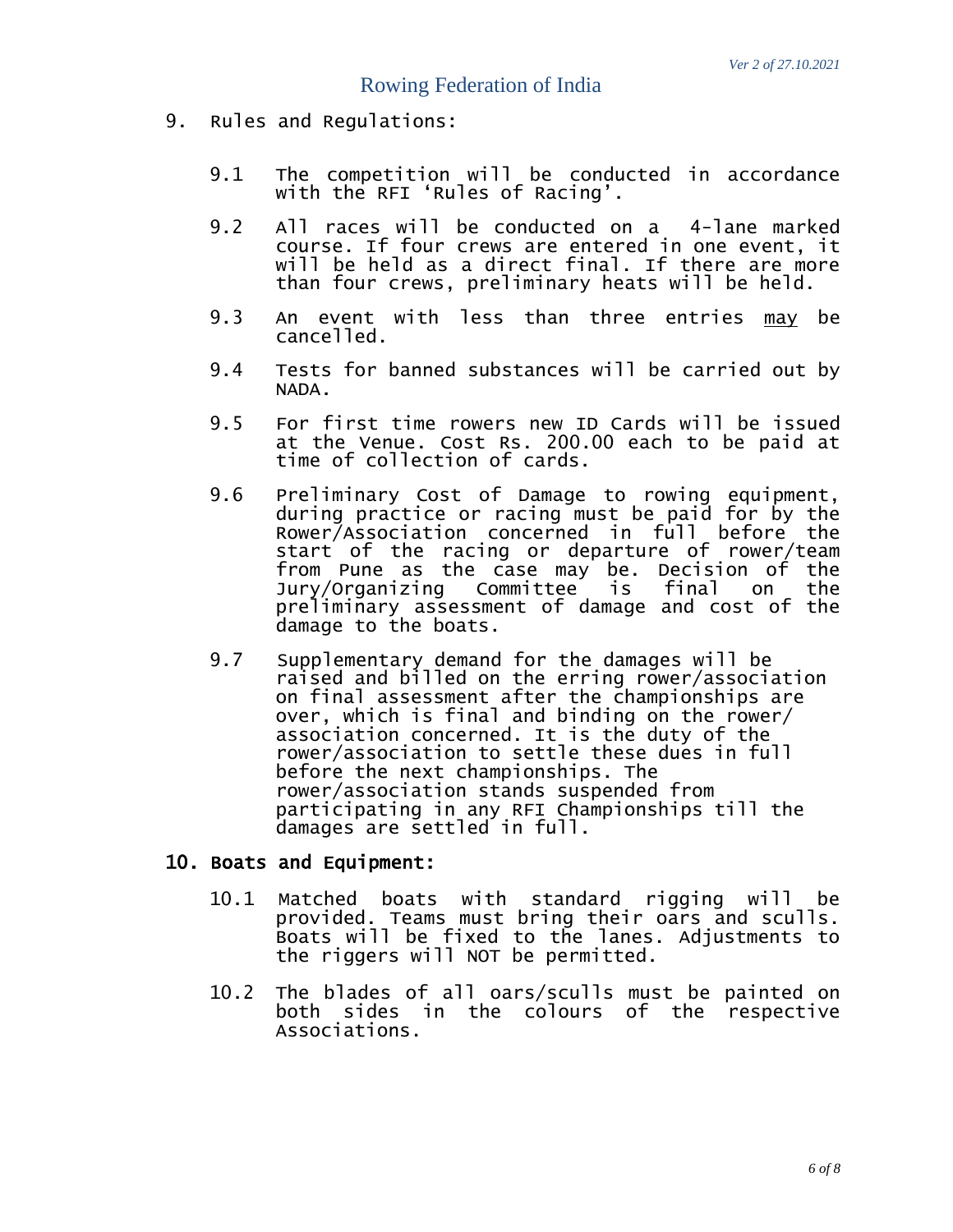### Rowing Federation of India

#### 11. Entry Fee, Accommodation and Meals:

- 11.1 An entry fee of Rs. 500/- per participant will be charged.
- 11.2 Accommodation will be provided on production of official accreditation cards, which will be issued in advance/on arrival to the Associations.
- 11.3 Hospitality will be from 06:00 Hrs. on 08 December 2021 to 10:00 hrs on 13 December 2021.
- 11.4 Facilitation Fee will be subsidized & provided at a nominal cost of **Rs. 700/-per head/per day** to<br>participants and officials, against coupons. If participants and officials, against coupons. If more than the specified numbers of Reserves/Officials are brought, their accommodation and food charges will have to be paid for by the Manager of the team at market rates on arrival and not later than start of the first race.
- 12. Transportation:
	- 12.1 Transportation from the Railway Station/ Airport in Pune to the place of stay will be provided free of charge by the Organizing Committee. Free shuttle bus service will be provided between the place of stay and the competition venue from 6AM on 08 December 2021 to 16:00hrs of 12 December 2021.
	- 12.2 RAILWAY CONCESSION FORMS will be couriered to all affiliates
- 13. Umpires:
	- 13.1 The Jury for the Open National Rowing Championships will be appointed by the RFI. Members of the JURY / TECHNICAL OFFICIALS will be provided subsidized travel and free boarding and lodging from 08 December 2021 to the 13 December 2021.
- 14. Doping Control
	- 14.1 Testing will be carried out in accordance with the Rules for Doping Control, in force.